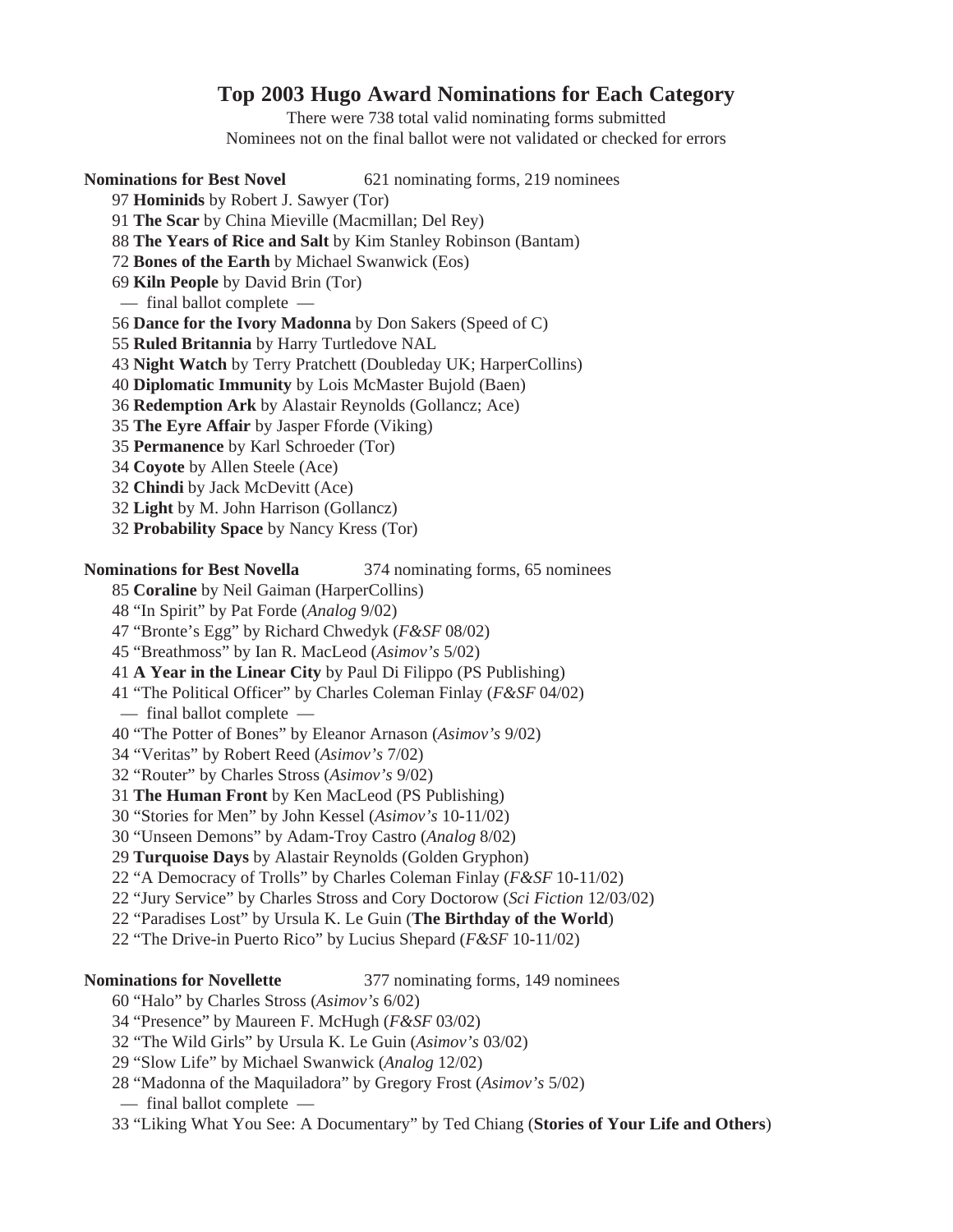(*Ted Chiang declined his nomination*)

- 27 "Tourist" by Charles Stross (*Asimov's* 2/02)
- 25 "First to the Moon" by Stephen Baxter and Simon Bradshaw (*Spectrum SF* #6)
- 24 "Ownz0red" by Cory Doctorow (*Salon* 8/28/02)
- 23 "Look Away" by Stephen L. Burns (*Analog* 5/02)
- 23 "The Passenger" by Paul McAuley (*Asimov's* 3/02)
- 18 "Isabel of the Fall" by Ian R. MacLeod (*Interzone* 7/01)
- 18 "Lull" by Kelly Link (**Conjunctions 39**)
- 18 "The Real Story" by Alastair Reynolds (**Mars Probes**)
- 17 "In Her Image" by Michael A. Burststein (*Analog* 10/02)
- 17 "The Old Cosmonaut and the Construction Worker Dream of Mars" by Ian McDonald (**Mars Probes**)
- 17 "We Come Not to Praise Washington" by Charles Coleman Finlay (*F&SF* 8/02)

### **Nominations for Best Short Story** 400 nominating forms, 263 nominees

- 31 "Creation" by Jeffrey Ford (*F&SF* 5/02)
- 30 "Hello,' Said the Stick" by Michael Swanwick (*Analog* 3/02)
- 29 "The Little Cat Laughed to See Such Sport" by Michael Swanwick (*Asimov's* 10-11/02)
- 26 "Falling Onto Mars" by Geoffrey A. Landis (*Analog* 7-8/02)
- 22 "Lambing Season" by Molly Gloss (*Asimov's* 7/02)
- final ballot complete —
- 21 "In Paradise" by Bruce Sterling (*F&SF* 09/02)
- 21 "What I Didn't See" by Karen Joy Fowler (*Sci Fiction* 7/19/02)
- 20 "Knapsack Poems" by Eleanor Arnason (*Asimov's* 5/02)
- 20 "Reflections in Black Granite" by Mike Resnick & Michael A. Burstein (**In the Shadow of the Wall**)
- 20 "The Waif" by Gene Wolfe (*F&SF* 01/02)
- 19 "Flight Correction" by Ken Wharton (*Analog* 3/02)
- 18 "At Dorado" by Geoffrey A. Landis (*Asimov's* 10-11/02)
- 18 "Little Gods" by Tim Pratt (*Strange Horizons* 2/4/02)
- 17 "Social Dreaming of the Frin" by Ursula K. Le Guin (*F&SF* 10-11/02)

**Nominations for Best Related Book** 262 nominating forms, 83 nominees

- 51 **Better to Have Loved: The Life of Judith Merril** by Judith Merril and Emily Pohl-Weary (Between the Lines)
- 50 **Ray Bradbury: An Illustrated Life** by Jerry Wiest (Morrow)
- 39 **The Battle of the Sexes in Science Fiction** by Justine Larbalestier (Wesleyan University Press)
- 31 **Dragonhenge** by Bob Eggleton and John Grant (Paper Tiger)
- 28 **Spectrum 9: The Best in Contemporary Fantastic Art** edited by Cathy Fenner & Arnie Fenner (Underwood Books)
- final ballot complete —
- 25 **The Science Fiction Professional** by Mike Resnick (Farthest Star)
- 25 **Tomorrow Now: Envisioning the Next 50 Years** by Bruce Sterling
- 24 **The Science Fiction Art of Vincent di Fate** by Vincent di Fate (Paper Tiger)
- 19 **The Science of Discworld II: The Globe Emury**
- 18 **The Art of Jeffrey Jones** by Jeffrey Jones (Underwood Books)
- 18 **Bad Astronomy** by Philip Plait
- 18 **Mapping Mars** by Oliver Morton
- 12 **Adventures in the Dream Trade** by Neil Gaiman (NESFA Press)
- 12 **The Making of the Movie Trilogy: Lord of the Rings** by Brian Sibley (Houghton Mifflin)
- 9 **LOTR TTT Visual Companion**
- 9 **Paper Tiger Fantasy Art Gallery** edited by Paul Barnett (Paper Tiger)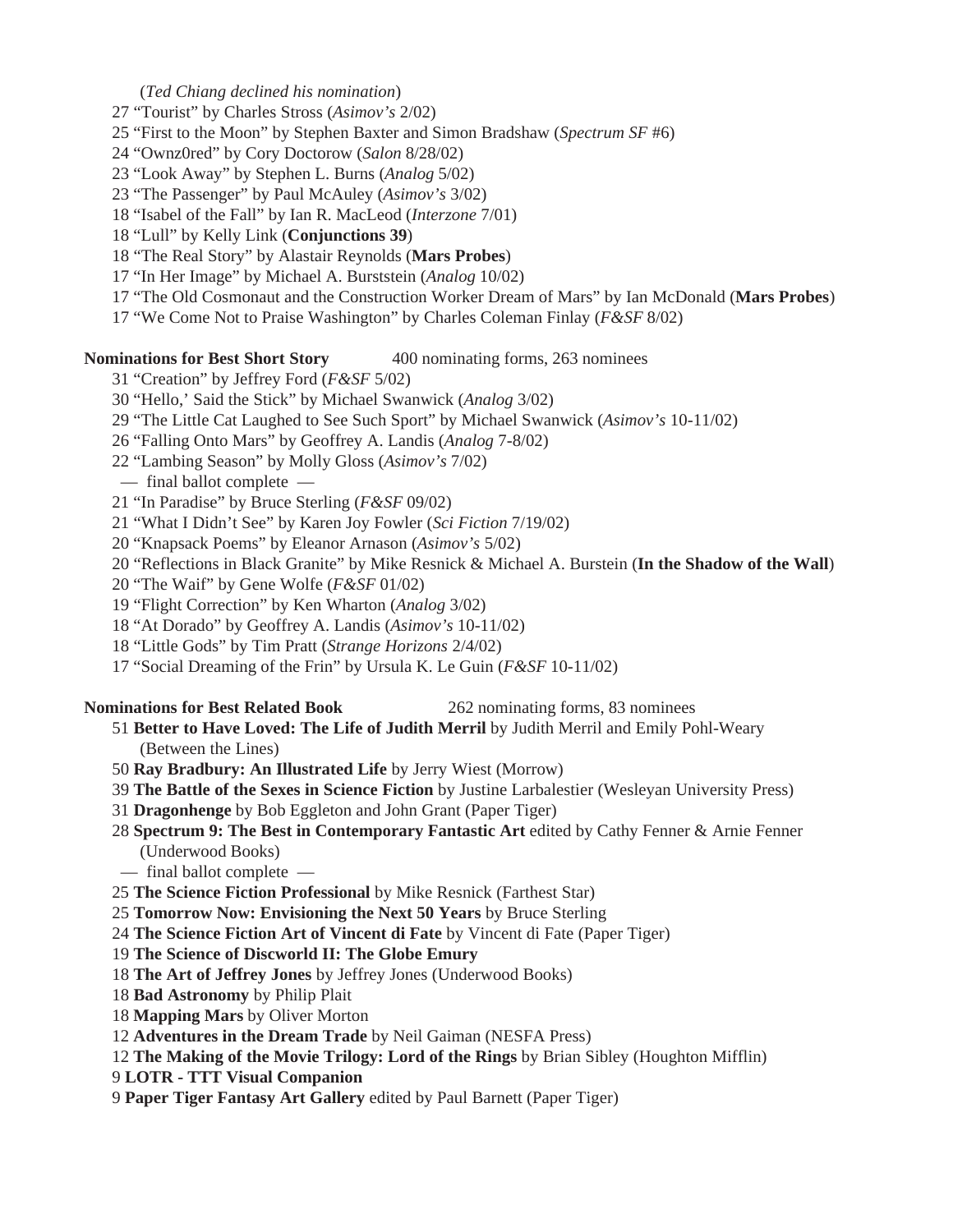### **Nominations for Best Long Form Dramatic Presentation** 529 nominating forms, 59 nominees

*Lord of the Rings: The Two Towers Minority Report Harry Potter and the Chamber of Secrets Spider-Man Spirited Away* — final ballot complete — *Lilo and Stitch Star Trek Nemesis Signs Star Wars: Attack of the Clones Ice Age Metropolis Taken Lord of the Rings: The Fellowship of the Ring extended version Solaris Men in Black II Treasure Planet*

### **Nominations for Best Short Form Dramatic Presentation** 284 nominating forms, 176 nominees

**Carbon Creek** (*Enterprise*) **Conversations With Dead People** (*Buffy*) **A Night in Sickbay** (*Enterprise*) **Serenity** (*Firefly*) **Waiting in the Wings** (*Angel*) — final ballot complete **ConJose Masquerade Half-time Show** (*The Trans-Iowa Canal Company*) **Lord of the Piercing** (*LOTR: FOTR Extended DVD Easter Egg*) **Selfless** (*Buffy*) **The Legend of the Rangers** (*Babylon 5*) **Objects in Space** (*Firefly*) **A Walk on the Windy Side** (*Windycon*) **Ryan** (*Smallville*) **Where No Fan Has Gone Before** (*Futurama*) **Unrealized Reality** (*Farscape*) **Normal Again** (*Buffy*) **Nominations for Best Professional Editor** 399 nominating forms, 89 nominees 131 Ellen Datlow

127 Gardner Dozois 124 Gordon Van Gelder 118 Stanley Schmidt 104 David G. Hartwell — final ballot complete — 79 Patrick Nielsen Hayden 29 Mary Anne Mohanraj 22 Warren Lapine 21 Shawna McCarthy 19 A.J. Budrys 19 David Pringle 18 Betsy Mitchell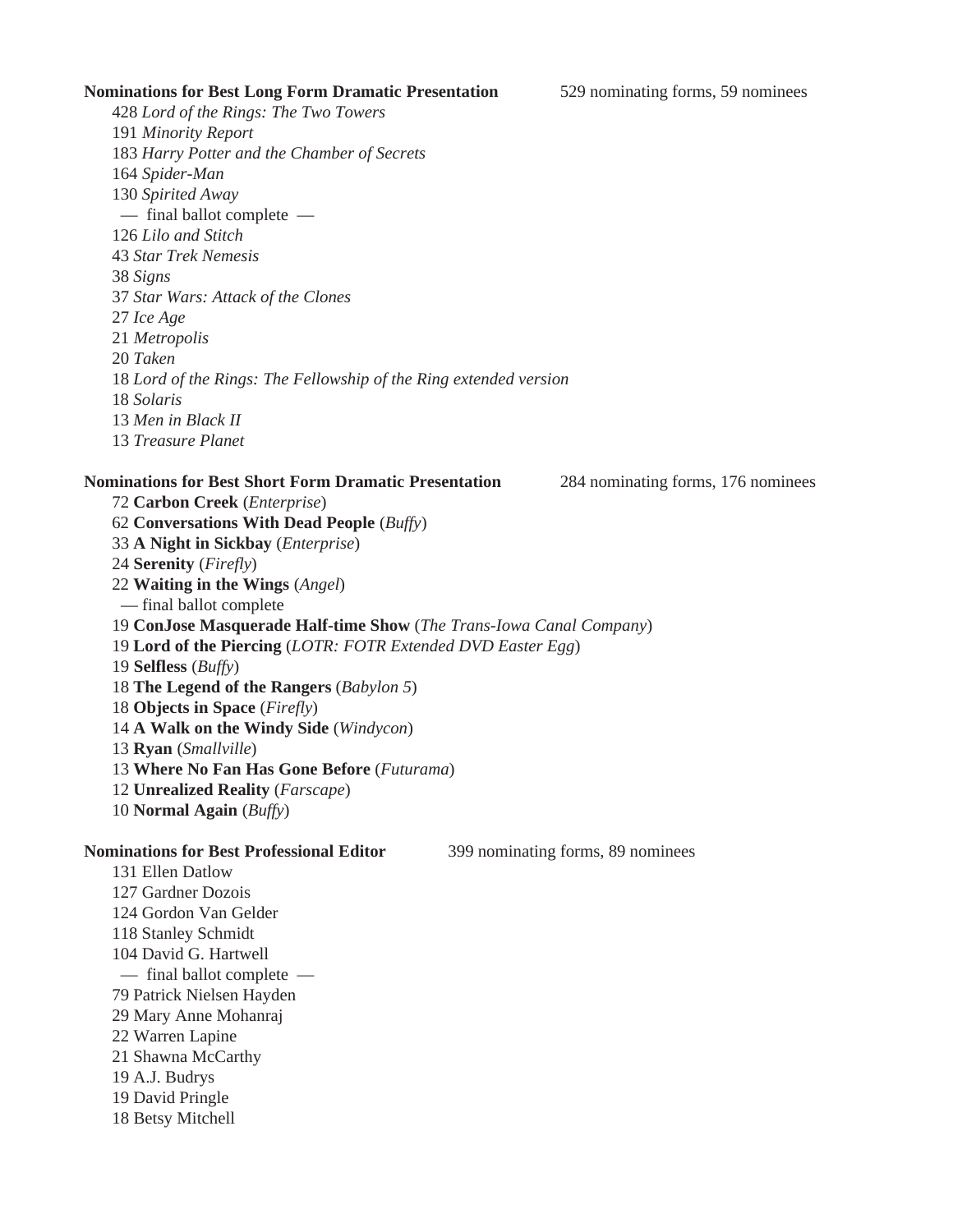16 Ian Randall Strock 16 Martin H. Greenberg 13 Terri Windling

### **Nominations for Best Professional Artist** 344 nominating forms, 141 nominees

107 Bob Eggleton 82 Donato Giancola 57 Jim Burns 56 Frank Kelly Freas 49 David A. Cherry — final ballot complete — 46 Michael Whelan 30 Phil Foglio 24 Thomas Canty 22 Vincent Di Fate 20 John Jude Palencar 14 Kinuko Y. Craft 13 Tom Kidd 12 Ron Walotsky 12 Stephen Youll 11 Alan Pollack 11 Don Maitz 11 Jody Lee 11 Omar Rayyan

### **Nominations for Best Semiprozine** 314 nominating forms, 47 nominees

136 *Locus* 105 *Ansible Interzone The New York Review of Science Fiction Speculations* edited by Kent Brewster — final ballot complete — *SF Chronicle* 35 *Artemis* 30 *On Spec Absolute Magnitude Talebones The Third Alternative Spectrum SF Ideomancer* 9 *Starlog Strange Horizons*

58 *Mimosa* 57 *File 770* 56 *Plokta* 49 *Emerald City* 44 *Challenger* — final ballot complete 39 *Bento*

**Nominations for Best Fanzine** 289 nominating forms, 93 nominees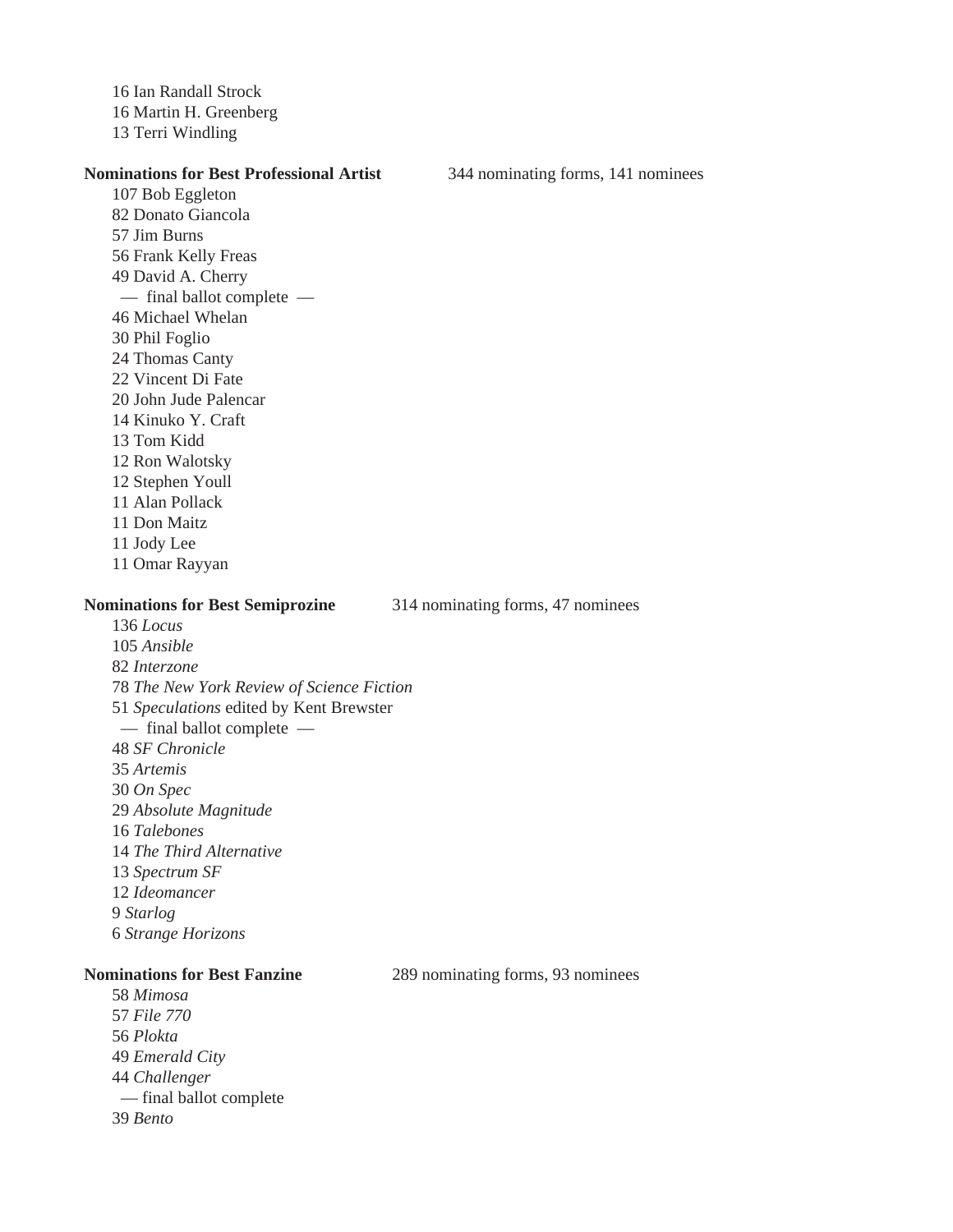30 *The Voyageur* 24 *Lady Churchill's Rosebad Wristlet* 22 *SFRevu* 15 *Bananna Wings* 13 *Devniad* 13 *Vanamode* 12 *Wabe* 11 *Steam Engine Time* 10 *The Knarley Knews* 10 *Tangent Online* 10 *Twink* **Nominations for Best Fan Writer** 315 nominating forms, 144 nominees 51 Dave Langford 44 Bob Devney

40 Mike Glyer 38 John L. Flynn 38 Steven H Silver — final ballot complete — 35 Cheryl Morgan 32 Alex von Thorn 32 John Hertz 22 Lloyd Penney 19 Evelyn Leeper 19 Guy Lillian 19 Jeff Berkwits 17 Teresa Nielsen Hayden 16 David Levine 14 Kate Yule

83 Frank Wu 53 Sue Mason 50 Teddy Harvia 30 Brad Foster 27 Steve Stiles — final ballot complete — 23 Alexis Gilliland 23 Taral Wayne 20 Sheryl Birkhead 15 D West 13 Kurt Erichsen 12 Bill Neville 12 Freddie Baer 11 Alan White 10 Marc Schirmeister 10 Melody Rondeau

### **Nominations for John W. Campbell Award** 259 nominating forms, 93 nominees

60 Wen Spencer 51 Charles Coleman Finlay

**Nominations for Best Fan Artist** 243 nominating forms, 76 nominees